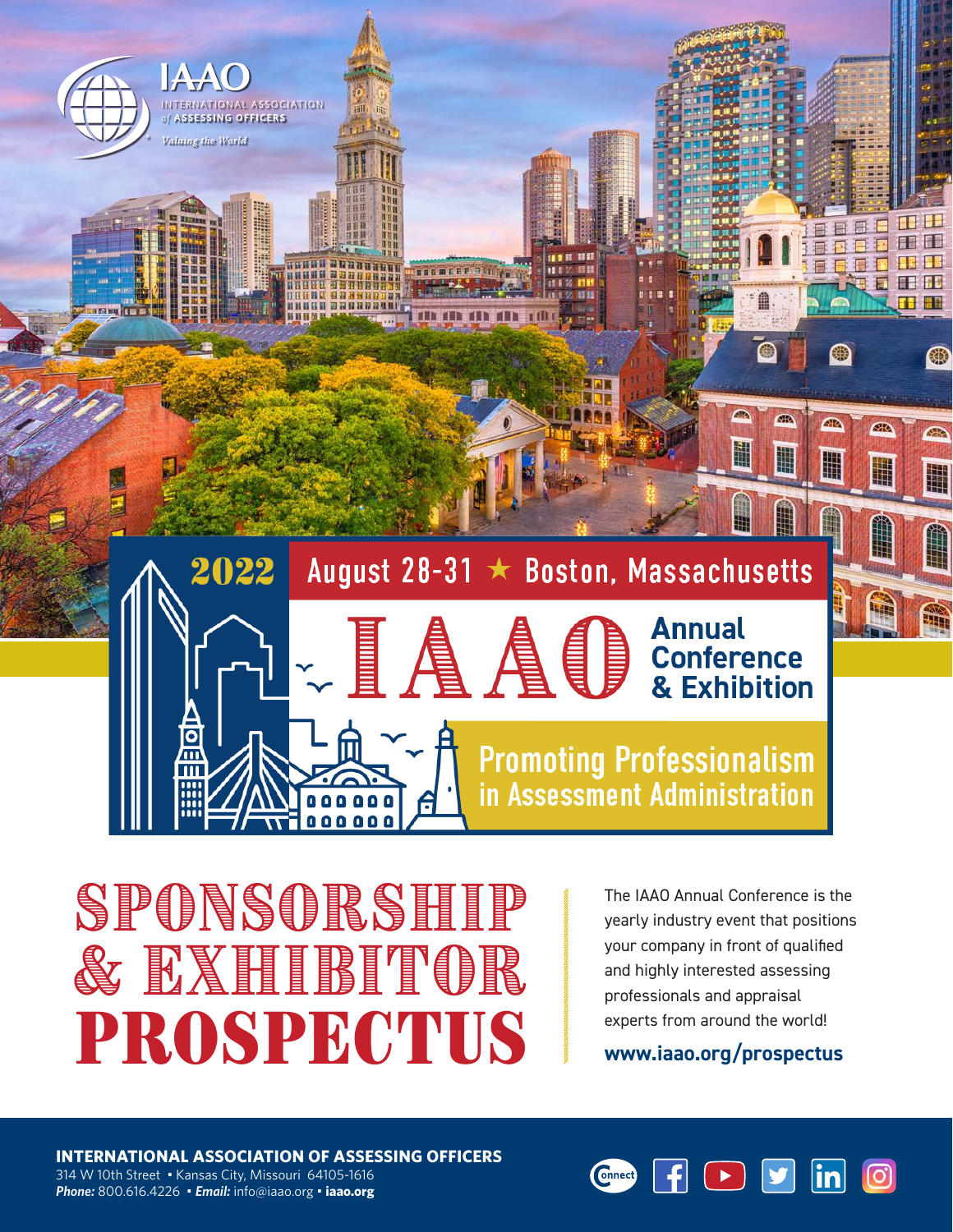

## ANNUAL CONFERENCE & EXHIBITION

**Whether you're a first-time sponsor or an experienced exhibitor, this prospectus outlines tangible benefits designed to assist you in developing new contacts, generating leads, and achieving your marketing and sales objectives.**

# **ATTENDEE** STATS:

37% **expect to make a purchase** as a result of the conference



in making product and service purchases





have been in the industry for **11 or more years**



are **new to the industry**



**Lucrative and rewarding opportunities await your company at the 2022 IAAO Annual Conference & Exhibition where you can increase your organization's exposure and meet with enthusiastic industry professionals.**

**Our sponsorship and exhibit options are among the most cost-effective and profitable in the industry—all created to help you get your message in front of well-qualified prospects.**

## **SHOWCASE YOUR PRODUCTS**

**The IAAO Annual Conference** offers two distinct ways to showcase your products and services while helping you interact with attendees:

- 1. **Demonstrating your offerings** with a booth in the Exhibit Hall.
- 2. **Investing in one or more of the high profile comprehensive sponsorship opportunities.**  Your investment level determines your qualifications as a Premier, Diamond, Gold, Silver, Bronze or General sponsor.

#### **Our team is eager and available to assist you:**

**Sponsorship opportunities:** Leann Ritter, CAE [ritter@iaao.org](mailto:ritter%40iaao.org?subject=2020%20IAAO%20Conference%20Sponsorship) 816-701-8161

**Exhibit information and booth availability:** Rachel Mense [mense@iaao.org](mailto:mense%40iaao.org%20?subject=2020%20IAAO%20Conference%20Exhibit%20Information) 816-701-8109

**Official IAAO Conference hotel information, including location, group rates, nearest airport, and ground transportation, is available at [www.iaao.org/c](http://iaao.org/conference)onference**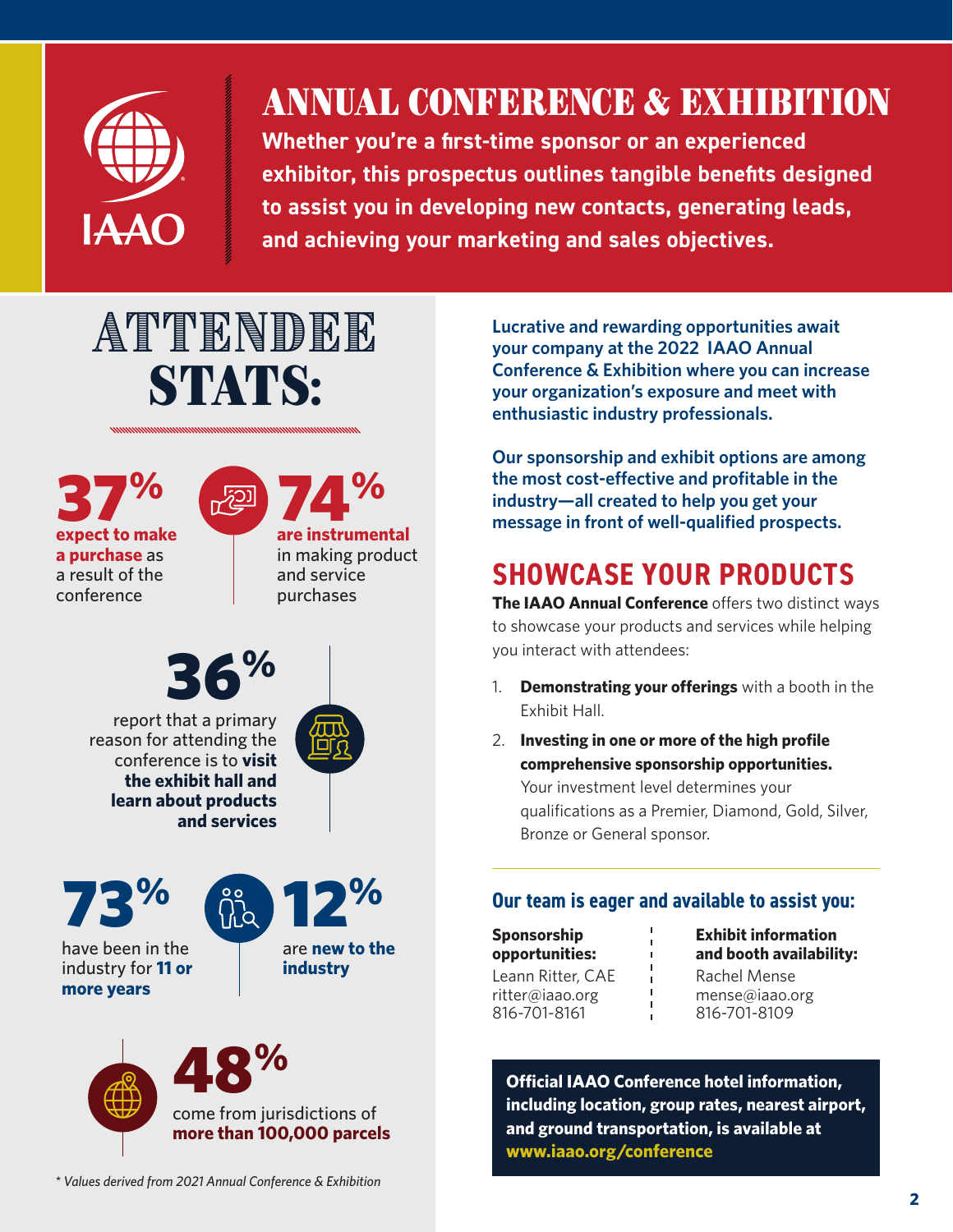## SPONSORSHIP LEVELS

**June 15, 2022 is the deadline to submit sponsor and/or exhibitor application, payment, and company logo to ensure full recognition. For more details, visit [www.iaao.org/prospectus](http://iaao.org/prospectus).**

| BENEFITS                                                                                                                                                                      | <b>PREMIER</b><br>$$50,000+$                             | <b>DIAMOND</b><br>$$30,000 -$<br>\$49,999 | <b>GOLD</b><br>$$20,000 -$<br>\$29,999 | <b>SILVER</b><br>$$10,000 -$<br>\$19,999 | <b>BRONZE</b><br>$$5,000 -$<br>\$9,999 | <b>GENERAL</b><br>$$2,000 -$<br>\$4,999 |
|-------------------------------------------------------------------------------------------------------------------------------------------------------------------------------|----------------------------------------------------------|-------------------------------------------|----------------------------------------|------------------------------------------|----------------------------------------|-----------------------------------------|
| <b>Sponsor badge ribbons</b>                                                                                                                                                  | $\bigstar$                                               | $\bigstar$                                | $\bigstar$                             | $\bigstar$                               | $\bigstar$                             | $\bigstar$                              |
| Signage in prominent areas of conference<br>indicating level of sponsorship*                                                                                                  | $\bigstar$                                               | $\bigstar$                                | $\bigstar$                             | $\bigstar$                               | $\bigstar$                             | $\bigstar$                              |
| Signage at sponsored events*                                                                                                                                                  | $\bigstar$                                               | $\bigstar$                                | $\bigstar$                             | $\bigstar$                               | $\bigstar$                             | $\bigstar$                              |
| <b>Opportunity to purchase additional Monday</b><br>night Happy Hour tickets at a discounted price                                                                            | $\bigstar$                                               | $\bigstar$                                | $\bigstar$                             | $\bigstar$                               | $\bigstar$                             | $\bigstar$                              |
| Recognition in pre-and post-conference<br>issues of Fair + Equitable*                                                                                                         | $\bigstar$                                               | $\bigstar$                                | $\bigstar$                             | $\bigstar$                               | $\bigstar$                             |                                         |
| <b>Company logo on IAAO Conference website</b><br>before, during, and after conference                                                                                        | featured on<br>multiple pages<br>with link to<br>website | with link to<br>company<br>website        | $\bigstar$                             | $\bigstar$                               | $\bigstar$                             |                                         |
| Pre- and post- conference name and mailing<br>address attendee lists - 4 weeks before, 2<br>weeks before, and 2 weeks after conference<br>(Does not include e-mail addresses) | $\bigstar$                                               | $\bigstar$                                | $\bigstar$                             | $\bigstar$                               |                                        |                                         |
| Complimentary conference registration(s)                                                                                                                                      | $\overline{4}$                                           | $\overline{3}$                            | $\overline{2}$                         | $\mathbf{1}$                             |                                        |                                         |
| <b>Recognition in social media</b><br>promotion(s) related to conference                                                                                                      | $\overline{4}$                                           | 3                                         | $\overline{2}$                         | $\mathbf{1}$                             |                                        |                                         |
| <b>Complimentary participation in Exhibitor</b><br><b>Showcase (if also exhibiting)</b>                                                                                       | $\bigstar$                                               | $\bigstar$                                | $\bigstar$                             | $\bigstar$                               |                                        |                                         |
| Opportunity to distribute company logo<br>souvenir item or promotional flyers<br>at fully sponsored event(s)**                                                                | $\bigstar$                                               | $\bigstar$                                | $\bigstar$                             |                                          |                                        |                                         |
| <b>Recognition by Master of Ceremonies</b><br>at fully sponsored event(s)                                                                                                     | $\bigstar$                                               | $\bigstar$                                | $\bigstar$                             |                                          |                                        |                                         |
| Invited on stage for introduction<br>during Opening Session                                                                                                                   |                                                          |                                           |                                        |                                          |                                        |                                         |
| <b>Company address to attendees at</b><br>fully sponsored event(s)**                                                                                                          | Limited to<br>three minutes                              | Limited to one<br>minute                  |                                        |                                          |                                        |                                         |
| Recognition in preconference email(s) sent to<br>entire membership with link to company website                                                                               | $\overline{2}$                                           | $\mathbf{1}$                              |                                        |                                          |                                        |                                         |
| Demonstration room at the conference venue                                                                                                                                    | $\bigstar$                                               |                                           |                                        |                                          |                                        |                                         |
| E-mail sent to registered attendees at early-bird<br>registration deadline on behalf of company*                                                                              | $\bigstar$                                               |                                           |                                        |                                          |                                        |                                         |

**Note:** Benefits subject to change based on availability or circumstances outside of IAAO's control. Sponsors and Exhibitors may not schedule events that conflict with IAAO events.

\* Size, prominence, and placement will be a feature of sponsorship level. \*\* Requires pre-approval by IAAO.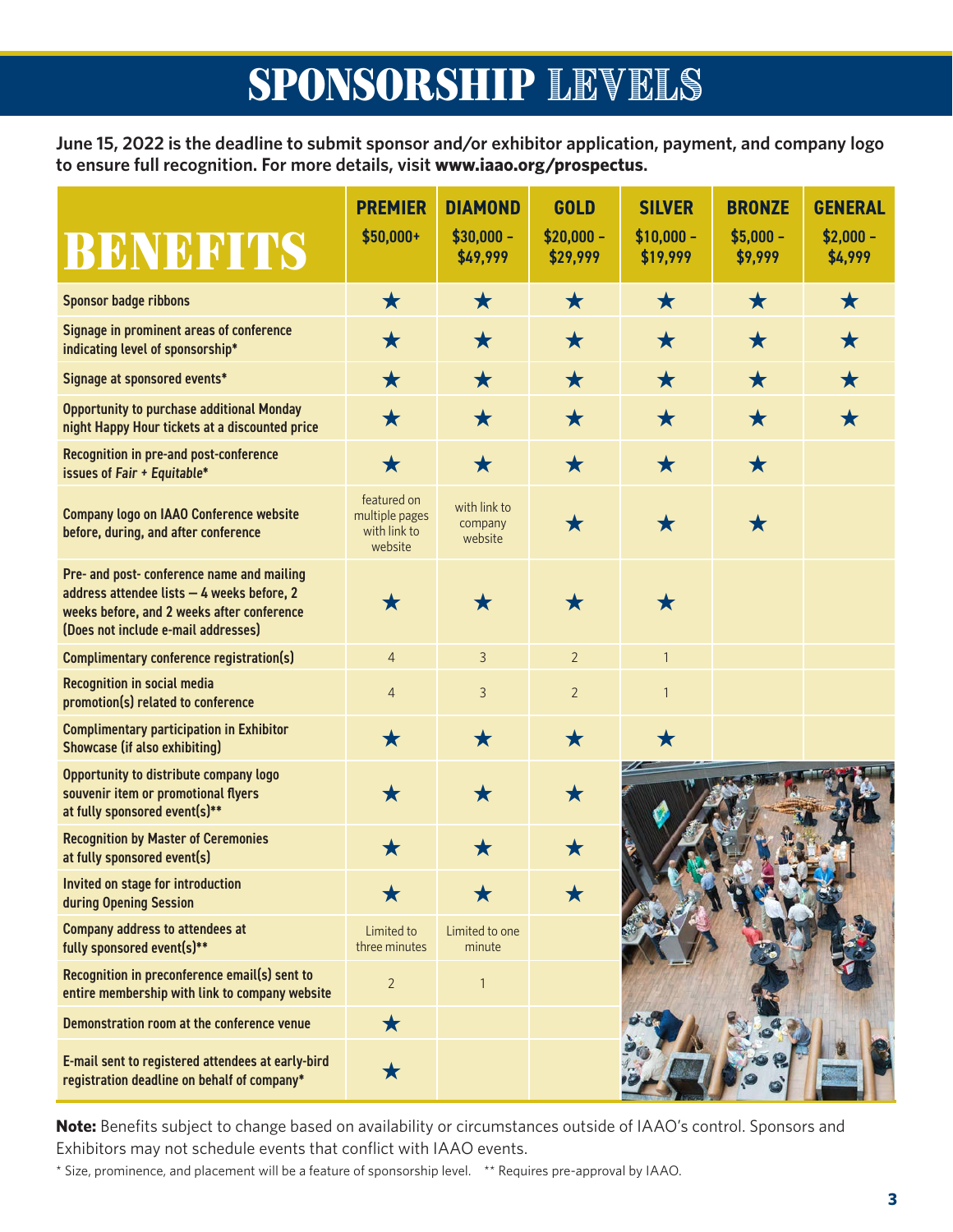## SPONSORSHIP OPPORTUNITIES

## **BUILD A TOTAL PACKAGE from the following that meets your marketing goals, or call us to develop customized packages.**

Opportunities available on a first-come, first-served basis, so make your selection early! Fullysponsored items enjoy Right of First Refusal the following year.

#### SPONSORSHIP QUESTIONS?

Contact **Leann Ritter [ritter@iaao.org](mailto:ritter%40iaao.org?subject=2020%20IAAO%20Conference%20Sponsorship/Advertising) 816-701-8161**

DOWNLOAD A SPONSORSHIP APPLICATION AT:

**[www.iaao.org/prospectus](http://iaao.org/prospectus)**

*This conference offers an incredibly comprehensive insight to the cutting-edge technologies available to ad valorem appraisers. It allows ad valorem appraisers and managers to get a good feel for the pulse of the nation on issues we all face in the industry and offers intelligent responses to how to best navigate those issues."*

> —Conference Attendee Thomas Eatchel, Certified Residential Appraiser, Wasatch County, Utah



#### **ULTIMATE ATTENDEE PACKAGE – \$17,000**

The attendee package includes your company logo on name badge lanyards, and conference notebooks/writing tablets, distributed to attendees when they arrive. In addition, sponsor is mentioned in the on-site Day-at-a-Glance emails sent to attendees.



#### **REGISTRATION PACKAGE – \$15,000 –**

Your company is seen by EVERY attendee as they register for conference. Your company is recognized on the registration page, forms AND on conference signage near registration.

闲

#### **CONNECT & RE-CHARGE STATION – \$15,000**

Your company can be at the center of it all when attendees visit the Connect and Re-charge station. Sponsor may include materials or company-branded items in the station. Branded signage included.



**KICK-OFF KEYNOTE – \$20,000 –** Jump start the conference program as you introduce our keynote speaker at the Opening General Session.



**MOBILE APP – \$15,000 –** Utilized by over 75% of attendees, your logo and company website link are in full view every time an attendee opens the app.



**WI-FI TECHNOLOGY PACKAGE – \$15,000 –** You choose the password and help customize the landing page at this starting place for wireless connection throughout the convention center. Be where attendees connect!



**LIVE STREAMING – \$15,000 –** Provide live streaming to virtual conference attendees. Includes the opportunity to "speak" to virtual and in-person attendees, with your company recognized between broadcast sessions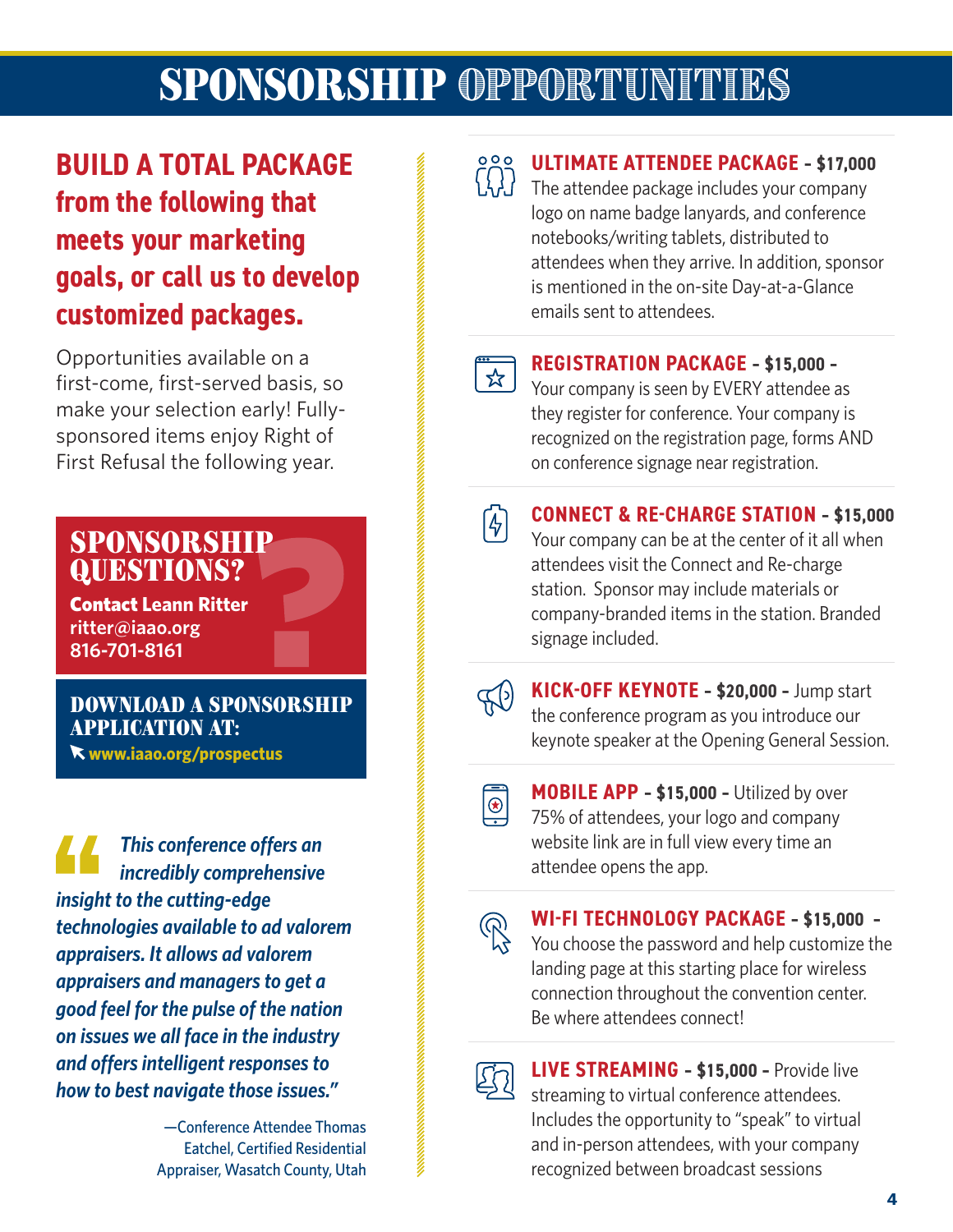## SPONSORSHIP OPPORTUNITIES



### **ELECTRONIC HOTEL KEYS – \$12,000**

Get continuous exposure throughout the conference by placing your logo and message directly into the hands of conference hotel guests.

 $\mathbf{F}$ 

**BACKPACKS – \$15,000 –** From the time they pick up their registration materials until they depart, attendees are rarely seen without their backpacks, each emblazoned with both your company's and IAAO's logos. Sponsor can hand backpacks to attendees at conference registration.



#### **PRESIDENTIAL RECEPTIONS**

**\$10,000 –** Be recognized and included as the sponsor of two invitation-only receptions hosted by the IAAO President.



**NETWORKING HUBS – \$6,000 –**

Provide continual exposure throughout the conference as attendees gather for formal (roundtables) and informal gatherings for discussions on focused and hot topics. Sponsor has the opportunity to suggest and lead a topic.

### $\{\overline{\circ}\}$

**VOLUNTEER SHIRTS – \$5,000 –**

Have your company logo on the shirts worn all week by volunteers working the conference. Your logo will be seen everywhere and be easily recognized by the bright and distinctive Volunteer Shirts!

## $\mathbb{Z}$

**COMPACT CONFERENCE PROGRAM – \$6,000 –** Visibility for

your company abounds when your logo appears on the back page of the 2022 IAAO printed program! An exclusive opportunity for continued exposure at the conference.

### **SOCIAL EVENT + RECEPTION**  SPONSORSHIPS



**WELCOME EXPERIENCE – \$50,000 –** Don't miss this extraordinary opportunity to connect with the mass appraisal industry at this large-scale event and provide the attendees with an exclusive "Boston experience" that will not be forgotten.

**AWARDS BREAKFAST\* – \$20,000 –** Be the host and recognized with the "best-of-the-best." Join the spotlight as it shines on outstanding achievement in the ad valorem profession.

**PRESIDENT'S DINNER\* – \$15,000 –** Join with IAAO Executive Leadership at the 2022 President's Dinner as sponsor of this exclusive event.

#### **WOMEN'S INITIATIVE LUNCH\* – \$10,000 –**

Show your company's support for women in mass appraisal and assessment. Not only will you introduce the speaker but you'll also address leaders at this special event on Wednesday.

#### **BREAKS IN THE EXHIBIT HALL – \$10,000 –**

Fuel "information-hungry" attendees as they look to build relationships for future collaboration during conference breaks in the exhibit hall. Firms may sponsor one or more breaks at \$10,000 per break.

**CLOSING GALA BANQUET\* – \$20,000 –** Host the crescendo of the conference! Includes a brief presentation from the stage and strategically placed company signage on the "big screen," displayed between photos from the conference. Include your company logo and a QR code on the commemorative printed menus for lead generation.

\* Reserved seating at the function is included.

DOWNLOAD A SPONSORSHIP APPLICATION AT: **[www.iaao.org/prospectus](http://iaao.org/prospectus)**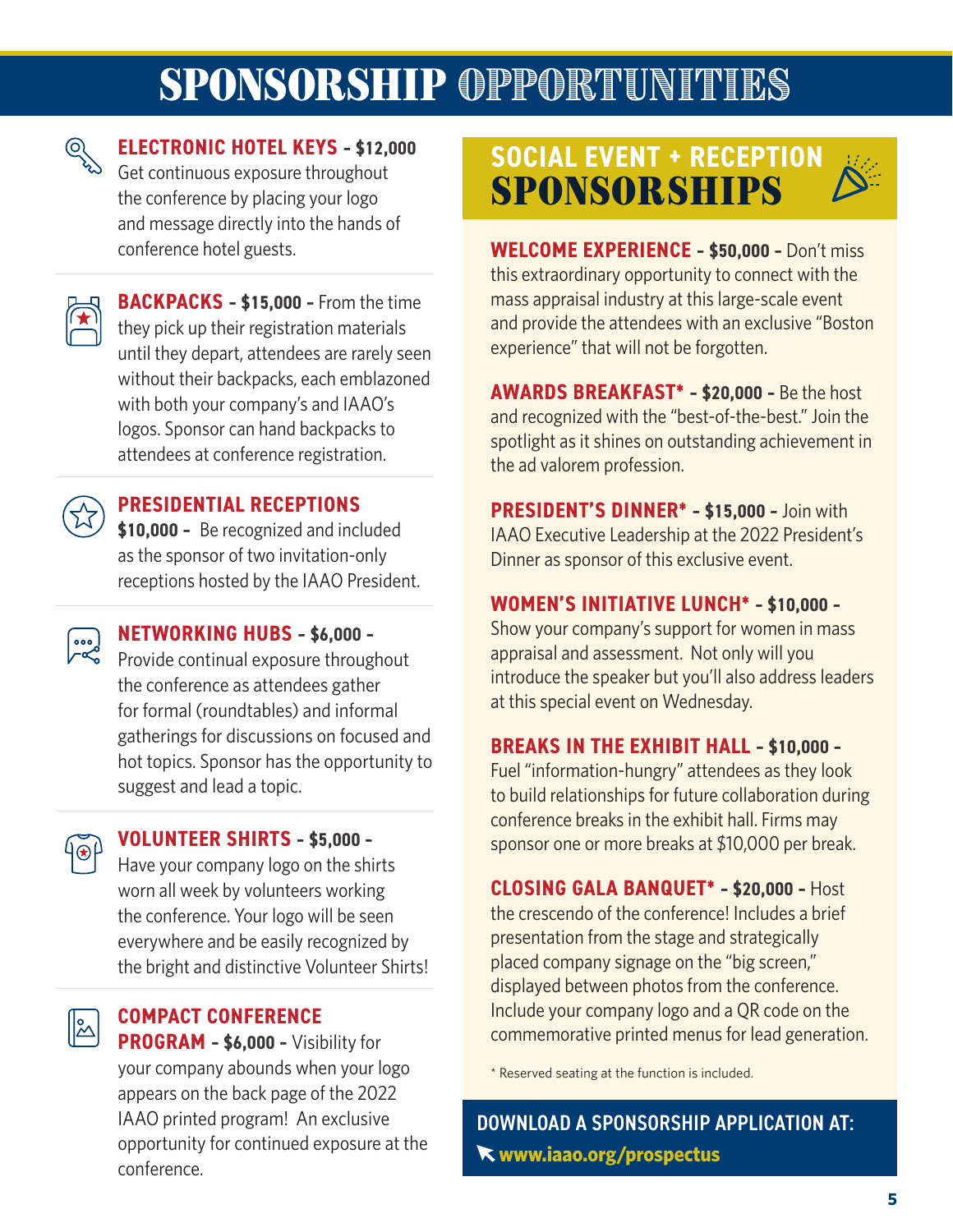## SPONSORSHIP OPPORTUNITIES

## **PROFESSIONAL DEVELOPMENT SPONSORSHIPS**

#### **DAILY EDUCATION SESSIONS –**

#### **\$10,000 for all three days or \$5,000/day –**

Support IAAO education while attendees learn from the best and the brightest. Full sponsorship provides signage outside of session rooms, the opportunity to place company materials in the session rooms at the beginning of the day, **and a link to your company website on the website conference education page.** 

#### **PLENARY PRESENTATIONS – \$7,500 each –**

Build company awareness and recognition at these allattendee events where IAAO presents experts and thought leaders who help define the future of the profession. Introduce the speaker and be recognized in pre- and on-site event promotion. *Plenary speakers to be announced.*

#### **IAAO DESIGNEES PRESENT & FUTURE LEADERS'**

**LOUNGE – \$5,000 –** Interact with members who have worked to achieve the mark of professional success. Over the course of the conference, join IAAO Designees in this specifically designated area for relaxation, networking, and refreshment.

## **YEAR-LONG OPPORTUNITIES**

IAAO offers our business partners additional opportunities beyond the Annual Conference to engage with the membership. Sponsorship provides significant exposure and substantial interaction with targeted audiences all year long.

- **LEADERSHIP DAYS**
- **WOMEN'S INITIATIVE SERIES**
- **EMERGING LEADERS' SUMMIT**
- **INTERNATIONAL MASS APPRAISAL VALUATION SYMPOSIUM**
- **WEBINARS**

### **FOCUSED ATTENDEE EVENTS**

**\$5,000 for full sponsorship or \$2,000 for co-sponsorship.**  Preference given to full sponsorship



*Sponsors will be provided with an invitation to their chosen event(s).* 

#### **PRE-CONFERENCE WEBINAR**

Get great pre-event exposure through sponsorship of this tell-all about what to expect in Boston!

#### **FIRST-TIME ATTENDEE ORIENTATION**

Acquaint new and influential customers with your company as first time attendees gather to learn about resources in navigating the conference.

#### **U40 RECEPTION**

Help shape the future of mass appraisal in this gathering specifically designed to bring those under 40 together.

#### **U40 LEADERSHIP LAB INNOVATION**

Assist rising stars of IAAO by providing scholarship assistance for conference attendance. Introduce these grant recipients as they deliver their conference presentation. Full sponsorship recognized in publicized call for applicants!

#### **FELLOWS GATHERING**

Connect with influential individuals who have dedicated their career to the development of the profession and made exceptional contributions to IAAO and the assessment industry.

**SPONSORSHIP QUESTIONS? Contact Leann Ritter at [ritter@iaao.org](mailto:ritter%40iaao.org?subject=2020%20IAAO%20Conference%20Sponsorship/Advertising)** **DOWNLOAD A SPONSORSHIP APPLICATION AT: [www.iaao.org/prospectus](http://www.iaao.org/prospectus)**